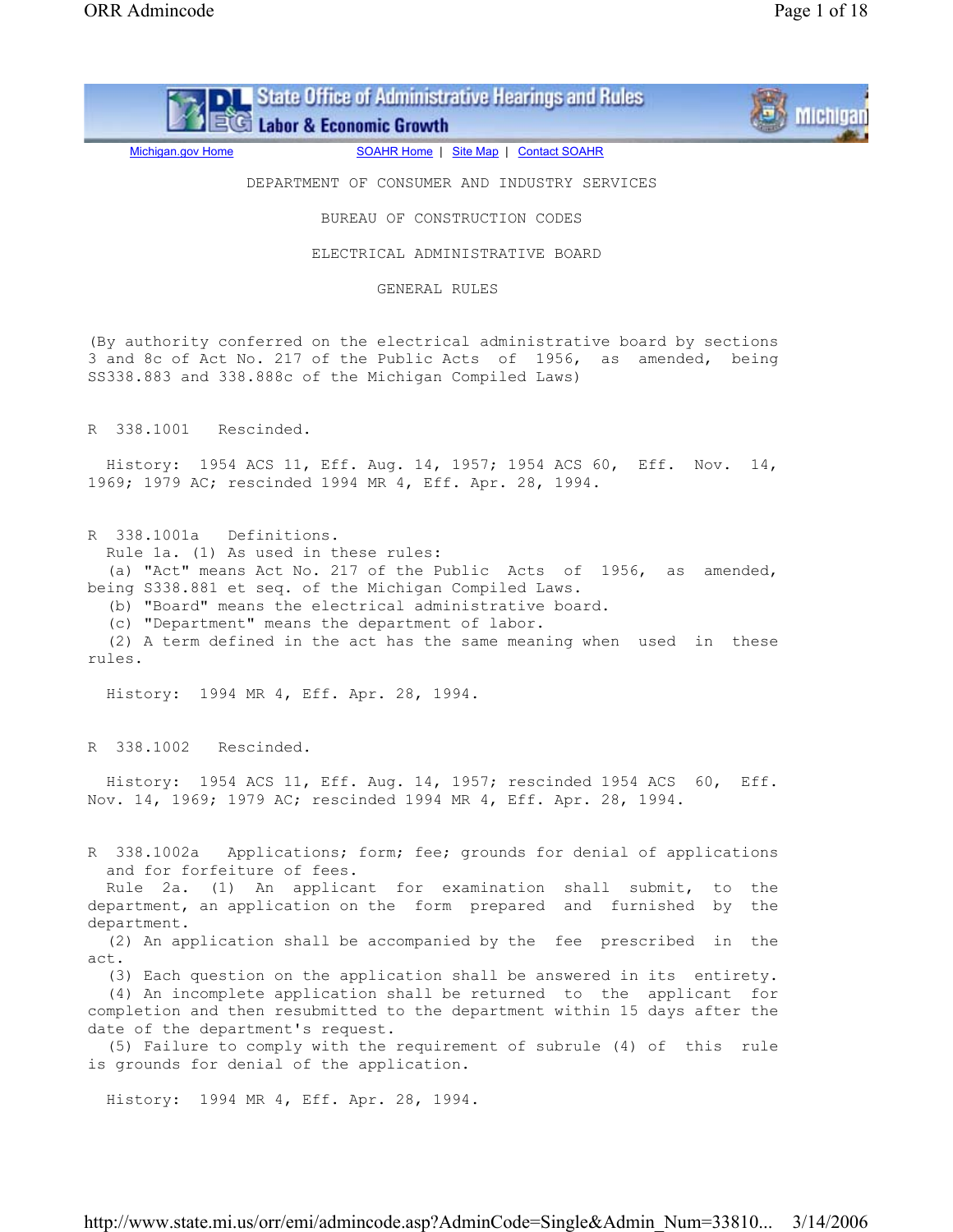R 338.1003 Rescinded.

 History: 1954 ACS 11, Eff. Aug. 14, 1957; rescinded 1954 ACS 60, Eff. Nov. 14, 1969; 1979 AC; rescinded 1994 MR 4, Eff. Apr. 28, 1994.

R 338.1003a Electrical contractor, fire alarm contractor, and sign specialty contractor; license examination qualifications.

 Rule 3a. (1) To qualify for an electrical contractor examination, an applicant shall provide either of the following:

 (a) A current master electrician license that is issued by the board or by a municipality providing for licensing pursuant to the provisions of section 6 of the act.

 (b) Proof, on a form provided by the department, of the full-time employment of not less than 1 master electrician who is licensed under the act and who resides in this state and certification that the master electrician shall be actively in charge of, and responsible for, code compliance of all installations of electrical wiring and equipment.

 (2) A master electrician shall not represent more than 1 electrical contractor, firm, or corporation at the same time.

 (3) To qualify for a fire alarm contractor examination, an applicant shall provide either of the following:

 (a) A current fire alarm specialty technician license that is issued by the board or by a municipality providing for licensing pursuant to the provisions of section 6 of the act.

 (b) Proof, on a form provided by the department, of the full-time employment of not less than 1 fire alarm specialty technician who is licensed under the act and who resides in this state and certification that the fire alarm specialty technician shall be actively in charge of, and responsible for, code compliance of all installations of fire alarm system wiring and equipment.

 (4) A fire alarm specialty technician shall not represent more than 1 fire alarm contractor, firm, or corporation at the same time.

 (5) To qualify for a sign specialty contractor examination, an applicant shall provide either of the following:

 (a) A current sign specialist license that is issued by the board or by a municipality providing for licensing pursuant to the provisions of section 6 of the act.

 (b) Proof, on a form provided by the department, of the full-time employment of not less than 1 sign specialist who is licensed under the act and who resides in this state and certification that the sign specialist shall be actively in charge of, and responsible for, code compliance of all installations, manufacturing, maintenance, connection, and repair of electric signs, outline lighting, and related wiring.

History: 1994 MR 4, Eff. Apr. 28, 1994; 1996 MR 8, Eff. Sept. 6, 1996.

R 338.1004 Rescinded.

 History: 1954 ACS 11, Eff. Aug. 14, 1957; rescinded 1954 ACS 60, Eff. Nov. 14, 1969; 1979 AC; rescinded 1994 MR 4, Eff. Apr. 28, 1994.

R 338.1004a Master electrician license examination qualifications. Rule 4a. (1) To qualify for a master electrician license examination, a person shall meet the criteria set forth in the act and shall provide both of the following:

(a) A notarized statement from present or former employers to the effect

http://www.state.mi.us/orr/emi/admincode.asp?AdminCode=Single&Admin\_Num=33810... 3/14/2006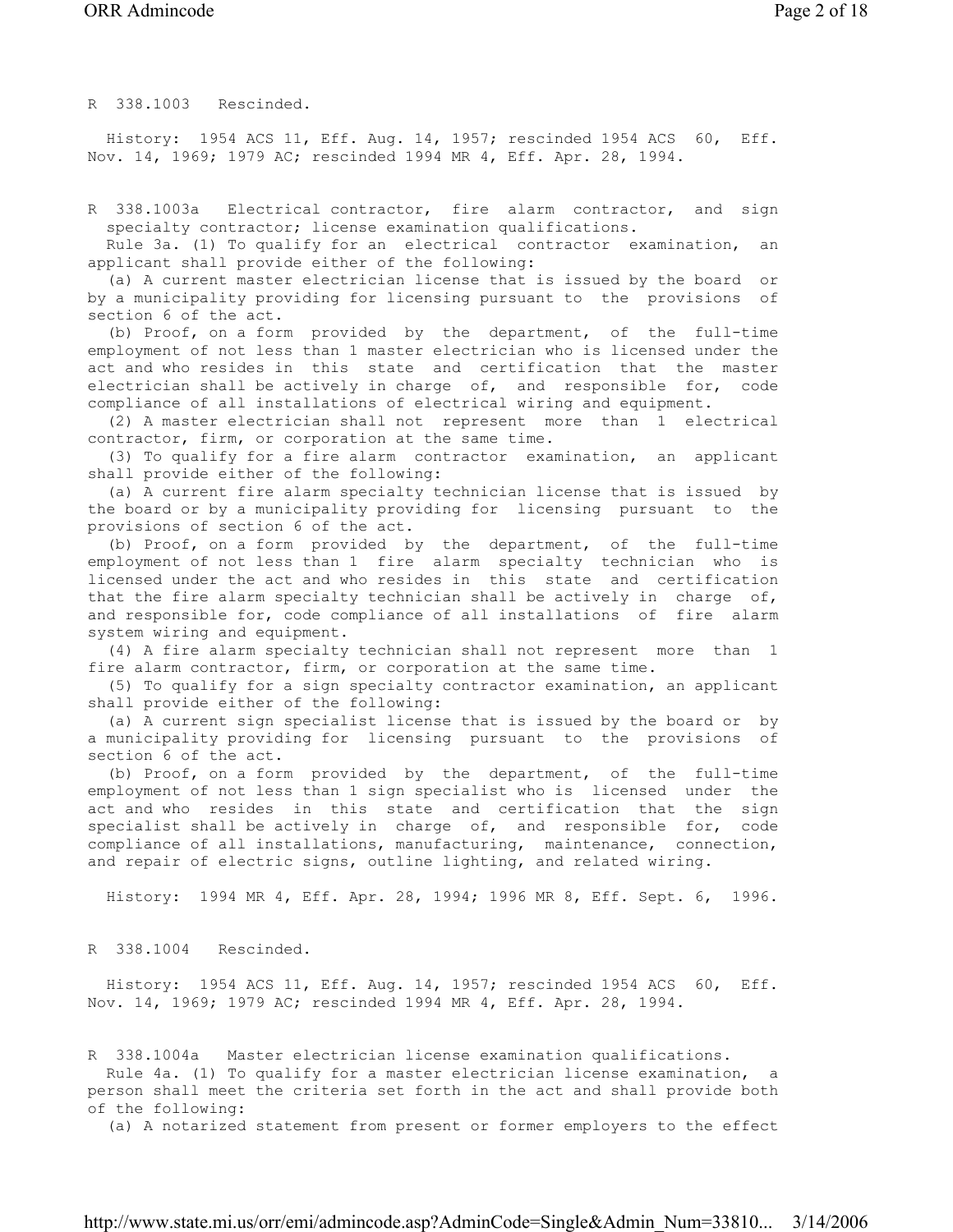that the applicant has a minimum of 12,000 hours of practical experience that has been obtained over a period of not less than 6 years in electrical construction, the maintenance of buildings, or electrical wiring under the supervision of a master electrician. When an applicant has provided documentation of 8,000 hours of practical experience that is required pursuant to the provisions of R 338.1005a(1), he or she shall provide a notarized statement from present or former employers to demonstrate the attainment of 4,000 hours of practical experience subsequent to initial journeyman license issuance.

 (b) Evidence of holding a journeyman license for 2 years preceding the date of application. If the journeyman license was not issued by the board, a copy of the license that was issued by a municipality providing for licensing pursuant to the provisions of section 6 of the act or a statement from the licensing authority that verifies license issuance shall be furnished.

 (2) If an applicant is unable to conform with any of the requirements in subrule (1) of this rule, he or she may present evidence to the board as to his or her eligibility for examination.

History: 1994 MR 4, Eff. Apr. 28, 1994.

R 338.1005 Rescinded.

 History: 1954 ACS 11, Eff. Aug. 14, 1957; rescinded 1954 ACS 60, Eff. Nov. 14, 1969; 1979 AC; rescinded 1994 MR 4, Eff. Apr. 28, 1994.

R 338.1005a Journeyman electrician examination qualifications.

 Rule 5a. (1) To qualify for a journeyman electrician license examination, a person shall meet the criteria set forth in the act and shall provide a notarized statement from present or former employers to the effect that the applicant has a minimum of 8,000 hours of practical experience obtained over a period of not less than 4 years in electrical construction, the maintenance of buildings, or electrical wiring under the direct supervision of a journeyman or master licensed pursuant to the act.

 (2) Credit toward the 8,000 hours of practical experience prescribed in subrule (1) of this rule shall be provided to an applicant as follows:

 (a) Not more than 2,000 hours upon furnishing a copy of a bachelor of science degree in electrical engineering.

 (b) Not more than 1,000 hours upon furnishing documentation of participation in a training or educational program that is acceptable to the board.

 (3) If an applicant is unable to conform with any of the requirements specified in subrules (1) and (2) of this rule, he or she may present evidence to the board as to his or her eligibility for examination.

History: 1994 MR 4, Eff. Apr. 28, 1994.

R 338.1005b Fire alarm specialty technician; license examination qualifications.

 Rule 5b.(1) To qualify for a fire alarm specialty technician license examination, a person shall meet the criteria set forth in the act and shall provide documentation of certification by the national institute for certification in engineering technology as an associate engineering technician, level II or the equivalent as determined by the board, in the field of fire alarm systems technology.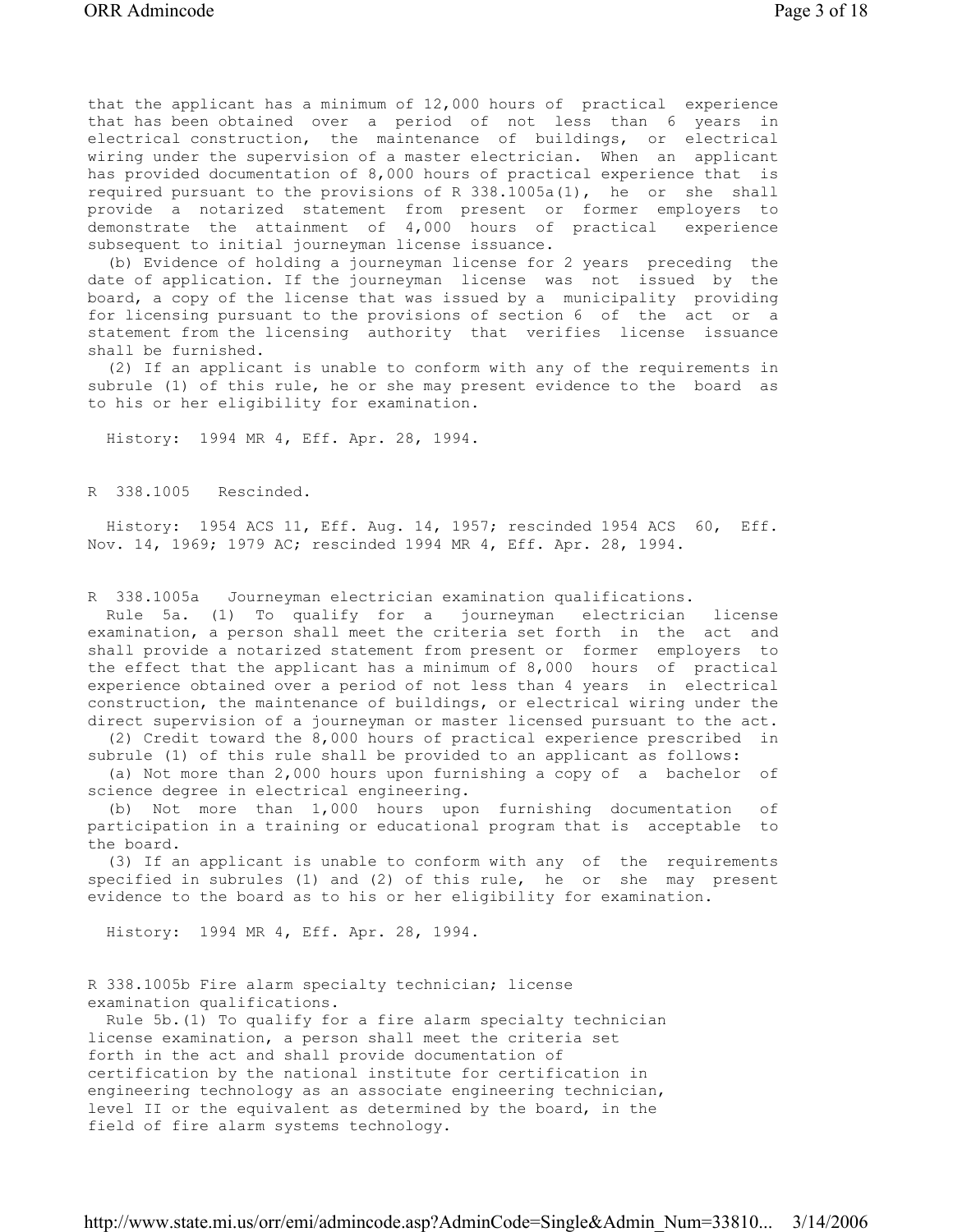(2) The board may determine the equivalency of other certification in the field of fire alarm systems technology through documentation which is provided by the applicant and which is acceptable to the board.

History: 1996 MR 8, Eff. Sep. 7, 1996.

R 338.1005c Sign specialist; license examination qualifications.

 Rule 5c. (1) To qualify for a sign specialist license examination, a person shall meet the criteria set forth in the act and comply with both of the following provisions:

 (a) Provide a notarized statement from present or former employers to the effect that the applicant has a minimum of 4,000 hours of practical experience obtained over a period of not less that 2 years in the manufacture, installation, maintenance, connection, or repair of electric signs, outline lighting, and related wiring.

 (b) Demonstrate the successful completion of a course concerning the installation, maintenance, connection, or repair of electric signs and related wiring as contained in the sign electrician's workbook published by the American technical publishers, incorporated, or completion of a training course as specified in R 338.1005d.

 (2) Credit toward the 4,000 hours of practical experience prescribed in subrule (1) of this rule shall be provided to an applicant as follows:

 (a) Not more that 2,000 hours upon furnishing a copy of a bachelor or science degree in electrical engineering.

 (b) Not more than 1,000 hours upon furnishing documentation of participation in a training and educational program that is acceptable to the board.

 (3) If the applicant is unable to comply with any of the documentation requirements specified in subrules (1) and (2) of this rule, then he or she may present evidence to the board as to his or her eligibility for examination.

History: 1996 MR 8, Eff. Sep. 7, 1996.

R 338.1OO5d Sign specialty technician training course criteria.

 Rule 5d. (1) The board shall approve instructor-provided courses on sign wiring that are in compliance with the requirements of the act and these rules.

 (2) The board shall approve instructors who demonstrate experience in the manufacturing and installation of electric signs.

 (3) A certificate of completion shall be issued to a person who has successfully completed the sign technician course with a passing grade and required attendance. The certificate shall contain all of the following information:

(a) A course approval number as granted by the board.

(b) The name and address of the school, college,

organization, company, or person who sponsors or administers the course.

(c) The date the certificate was issued.

(d) The student's name and address.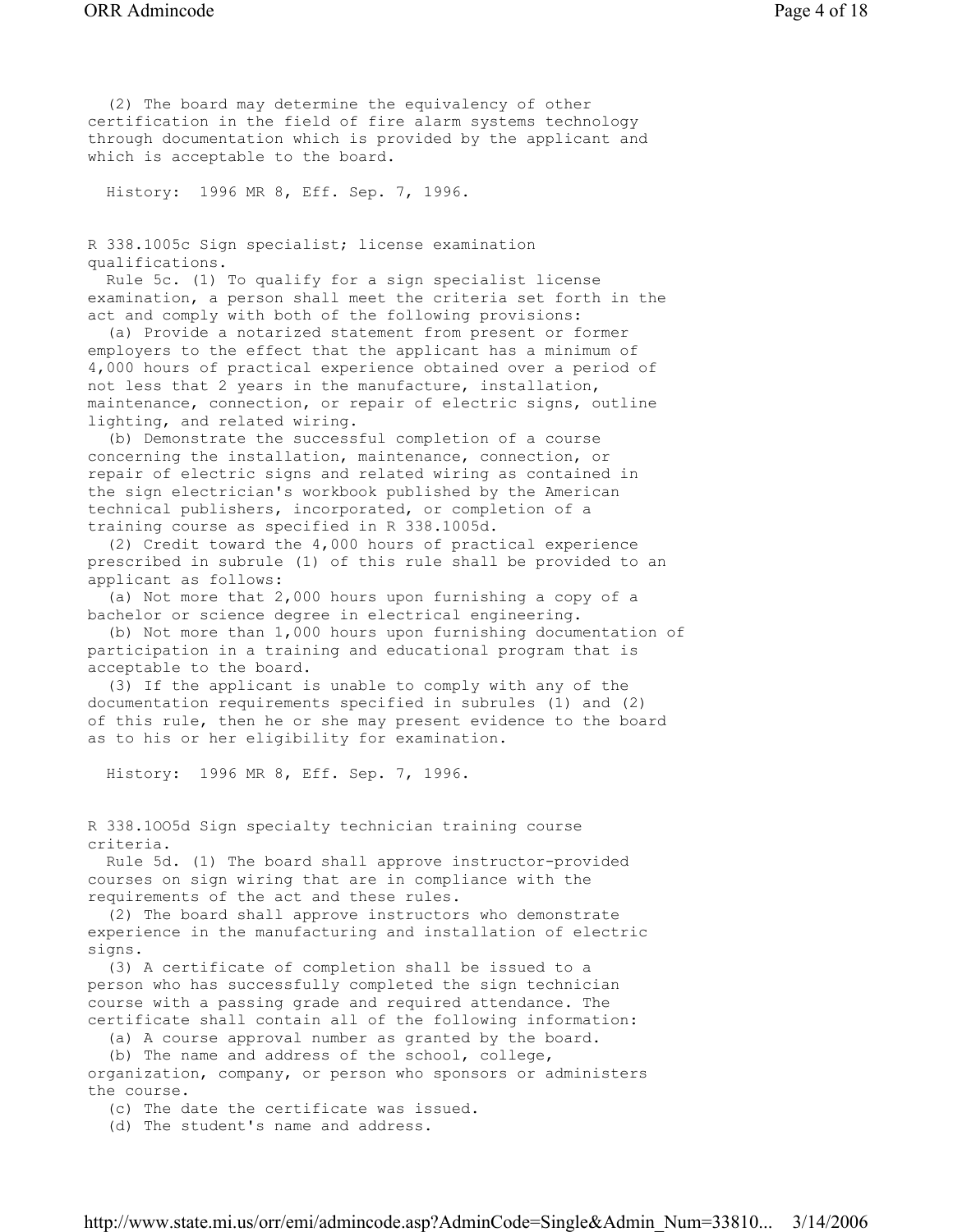(e) The instructor's signature certifying that the applicant completed the course as described in subrule (4) of this rule. (4) The course shall contain instruction in all of the following subjects: (a) General information, including all of the following: (i) Listing and labeling. (ii) Clearances. (iii)Safety. (iv) Structural integrity. (v) Indoor/outdoor installations. (b) Wiring design, including all of the following: (i) Grounding. (ii) Terminations. (iii)Calculations. (iv) Overcurrent protection. (c) Wiring methods and materials for 1000 volts or less and for more than 1000 volts. (d) General use equipment, including all of the following: (i) Lighting fixtures. (ii) Motors. (iii)Transformers. (e) Types of signs, including all of the following: (i) Incandescent. (ii) Electric discharge lighting. (iii)Electric discharge tubing. (iv) Fixed outline lighting. (v) Skeleton-type signs. (vi) Outdoor portable signs. (vii)Portable gas tube signs.

History: 1996 MR 8, Eff. Sep. 7, 1996.

R 338.1006 Rescinded.

 History: 1954 ACS 11, Eff. Aug. 14, 1957; rescinded 1954 ACS 60, Eff. Nov. 14, 1969; 1979 AC; rescinded 1994 MR 4, Eff. Apr. 28, 1994.

R 338.1006a Examination eligibility of applicants from other states and countries; nonresident temporary journeyman's license.

 Rule 6a. (1) A person who is licensed as a master or journeyman electrician in another state or country or who possesses a fire alarm specialty technician license or sign specialist license from another state or country may qualify for examination upon a determination by the board that the license was obtained by the person through substantially the same or equal requirements as those of the state of Michigan in accordance with section 3a of the act.

 (2) An applicant who is licensed in another state shall be approved by the board for the master examination as specified in R 338.1004a.

 (3) An applicant who is licensed in another state shall be approved by the board for the journeyman examination as specified in R 338.1005a.

 (4) A nonresident person who is licensed in another state may receive a temporary journeyman license for a period of not more than 90 days if the nonresident person qualifies under subrules (1) and (3) of this rule.

 (5) An applicant who is licensed in another state shall be approved by the board for the fire alarm specialty technician license examination as specified in R 338.1005b.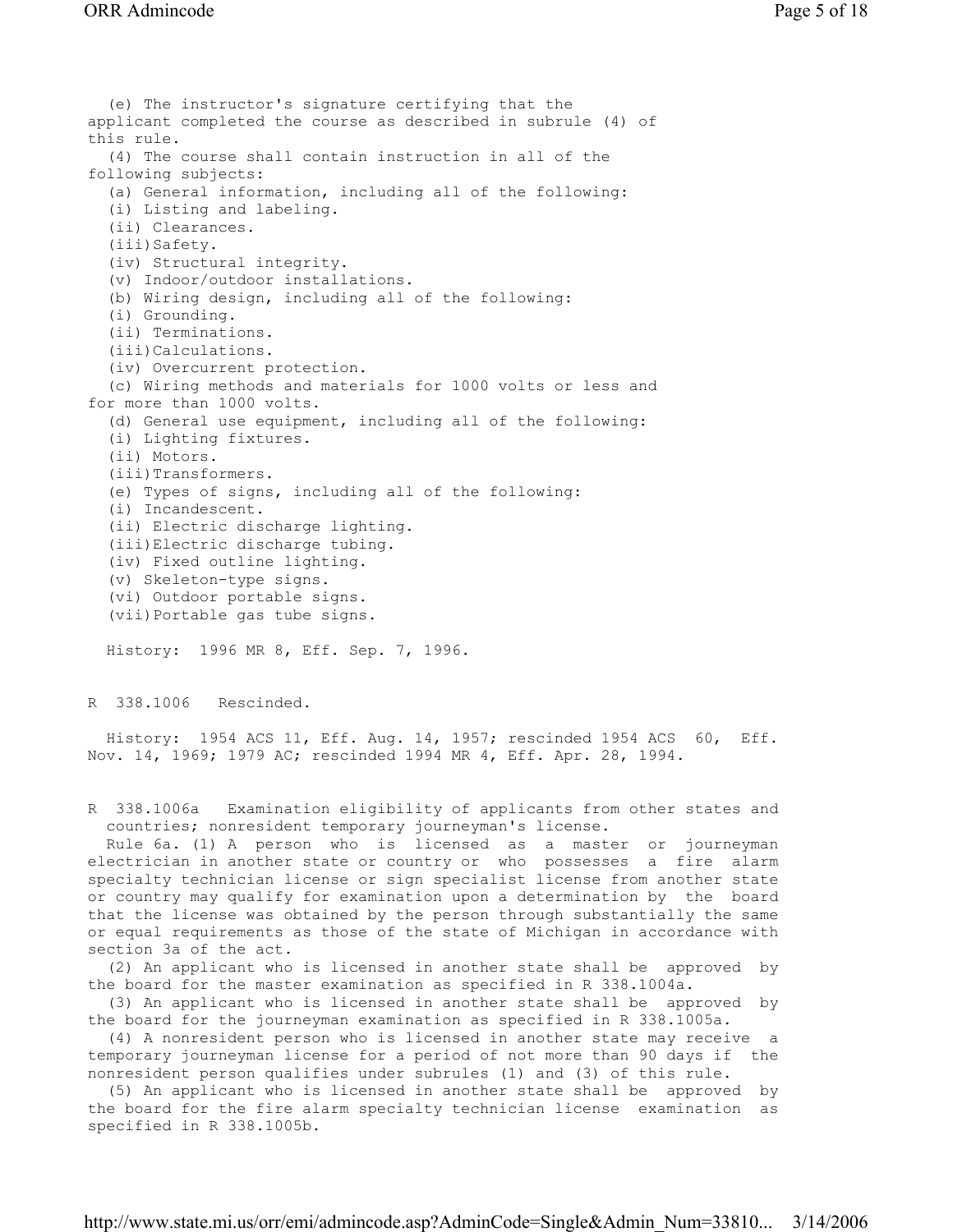(6) An applicant who is licensed in another state shall be approved by the board for the sign specialist's license examination as specified in R 338.1005c.

History: 1994 MR 4, Eff. Apr. 28, 1994; 1996 MR 8, Eff. Sept. 6, 1996.

R 338.1006b Specialty licenses not required.

 Rule 6b (1) A person, firm or corporation holding a valid electrical contractor license shall not be required to be licensed as a fire alarm contractor or sign specialty contractor to perform the installation of specialty category wiring.

 (2) A person holding a valid master electrician license or an electrical journeyman license shall not be required to be licensed as a fire alarm specialty technician to perform installations of fire alarm system wiring at the direction of a licensed electrical contractor or fire alarm contractor.

 (3) A person holding a valid master electrician license or an electrical journeyman license shall not be required to be licensed as a sign specialist to perform the installation of sign wiring at the direction of a licensed electrical contractor or sign specialty contractor.

 (4) A person who is registered as an apprentice electrician shall not be required to be registered as a fire alarm apprentice to perform the installation of fire alarm system wiring providing the work is performed under the direct personal supervision of a licensed master electrician or electrical journeyman.

 (5) A person who is registered as a fire alarm apprentice may perform installations of fire alarm system wiring under the direct personal supervision of a person who is licensed as a master electrician, an electrical journeyman, or a fire alarm specialty technician.

 (6) A person who is licensed as a fire alarm specialty technician may perform installations of fire alarm systems under the direction of a licensed electrical contractor or fire alarm contractor.

 (7) A person who is licensed as a sign specialist may perform electrical wiring of signs at the direction of a licensed electrical contractor or sign specialty contractor.

History: 1996 MR 8, Eff. Sep. 7, 199

R 338.1007 Rescinded.

 History: 1954 ACS 11, Eff. Aug. 14, 1957; rescinded 1954 ACS 60, Eff. Nov. 14, 1969; 1979 AC; rescinded 1994 MR 4, Eff. Apr. 28, 1994.

R 338.1007a Acceptance of application; admission card renewal.

 Rule 7a. (1) An application shall not be accepted, and an admission card shall not be issued, for a scheduled examination, unless the completed application has been on file in the Lansing office of the board for not less than 20 business days before the date of the next scheduled examination.

 (2) An application may be accepted and an admission card issued if an applicant presents a satisfactory explanation to the department for the failure to file an application within the 20 days prescribed in subrule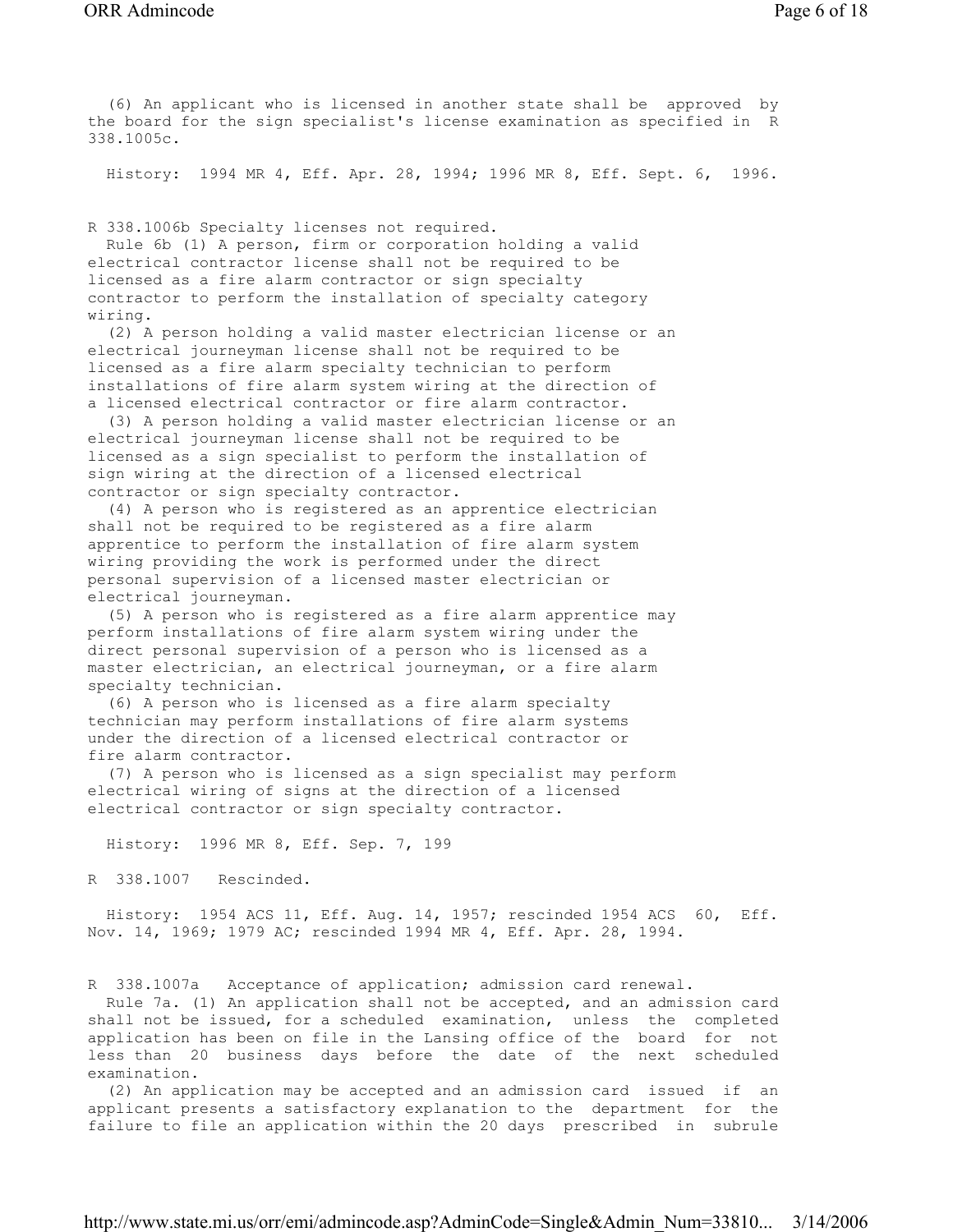History: 1994 MR 4, Eff. Apr. 28, 1994.

R 338.1008 Rescinded.

 History: 1954 ACS 11, Eff. Aug. 14, 1957; rescinded 1954 ACS 60, Eff. Nov. 14, 1969; 1979 AC; rescinded 1994 MR 4, Eff. Apr. 28, 1994.

R 338.1008a Time of examination. Rule 8a. The department shall conduct an examination at least once each calendar quarter at a time and place designated by the department.

History: 1994 MR 4, Eff. Apr. 28, 1994.

R 338.1009 Rescinded.

 History: 1954 ACS 11, Eff. Aug. 14, 1957; rescinded 1954 ACS 60, Eff. Nov. 14, 1969; 1979 AC; rescinded 1994 MR 4, Eff. Apr. 28, 1994.

R 338.1009a Examination; notice; identification.

 Rule 9a. (1) Notice of the time, place, and date of the examination shall be mailed to those applicants whose applications have been accepted and are on file in the Lansing office for not less than 20 business days before the date of the next scheduled examination.

 (2) An applicant who appears for an examination shall present the admission card that is issued by the department and a current pictured piece of identification, such as a driver's license.

History: 1994 MR 4, Eff. Apr. 28, 1994.

R 338.1010a Failure to appear for examination; effect.

 Rule 10a. If an applicant fails to appear for the examination designated on the admission card and fails to make a satisfactory explanation for his or her absence to the department within 10 business days following the scheduled examination, then the application is canceled and the application fee is forfeited.

History: 1994 MR 4, Eff. Apr. 28, 1994.

R 338.1011 Rescinded.

 History: 1954 ACS 11, Eff. Aug. 14, 1957; 1979 AC; rescinded 1994 MR 4, Eff. Apr. 28, 1994.

R 338.1011a Review and approval of form and content of examination; scope of examinations; minimum grade. Rule 11a. (1) The department and the board, acting jointly, shall review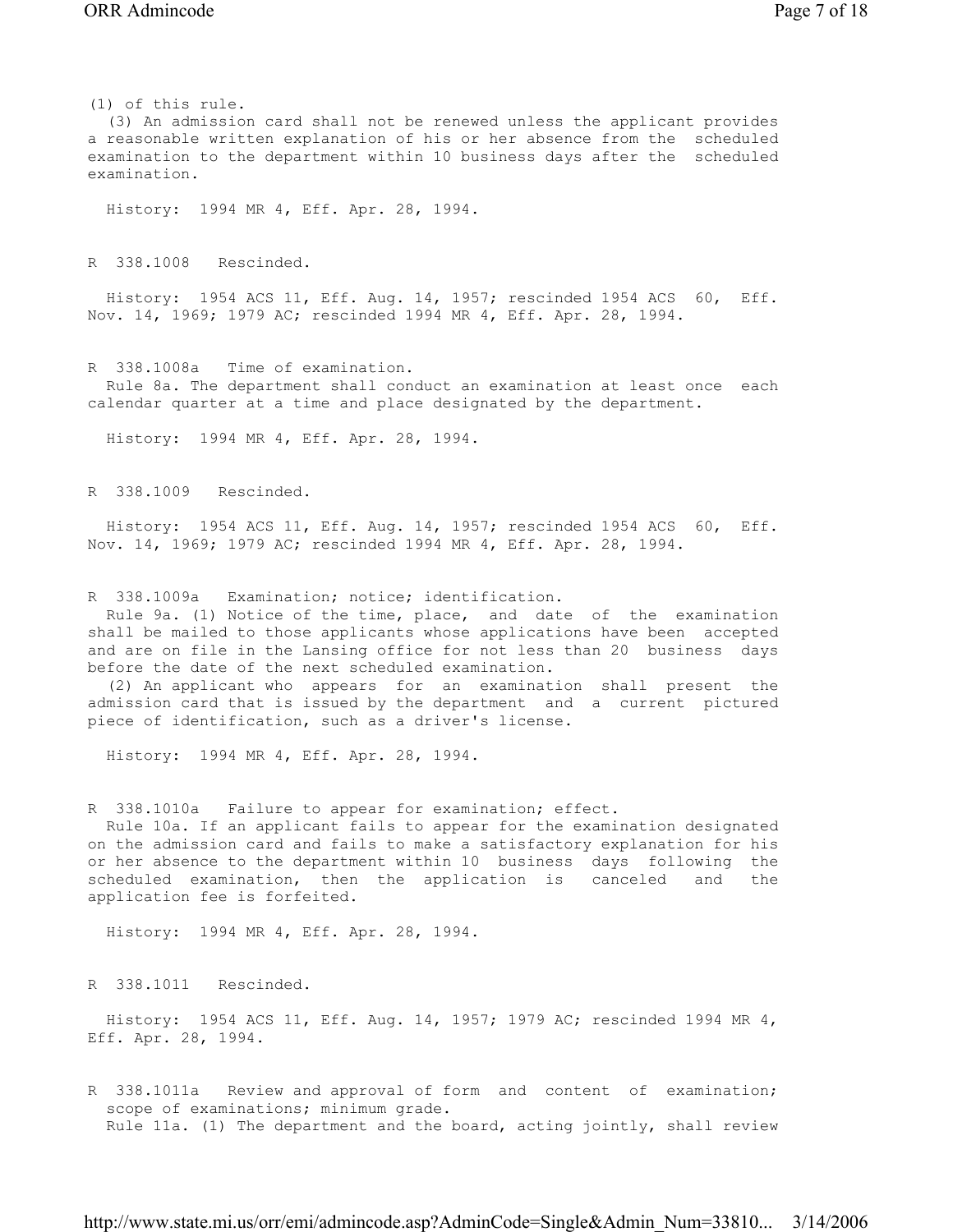and approve the form and content of the examination or other test. (2) The examination for a master or journeyman electrician license shall be a written examination that consists of questions that are designed to test an individual's knowledge of all of the following: (a) The act. (b) Any rules promulgated pursuant to the act. (c) The provisions of Act No. 230 of the Public Acts of 1972, as amended, being S125.1501 et seq. of the Michigan Compiled Laws. (d) The electrical code adopted pursuant to the provisions of section 4 of Act No. 230 of the Public Acts of 1972, as amended, being S125.1504 of the Michigan Compiled Laws. (e) An electrical code adopted under section 8 of Act No. 230 of the Public Acts of 1972, as amended, being S125.1508 of the Michigan Compiled Laws. (f) The theory relative to the codes specified in subdivisions (d) and (e) of this subrule. (3) The electrical contractor examination, fire alarm contractor examination, and sign specialty contractor examination shall consist of a written examination that is designed to test an individual's knowledge of all of the following: (a) The act. (b) The provisions of Act No. 230 of the Public Acts of 1972, as amended, being S125.1501 et seq. of the Michigan Compiled Laws. (c) The administration and enforcement procedures of any code that is adopted under section 8 or 9 of Act No. 230 of the Public Acts of 1972, as amended, being S125.1508 or S125.1509 of the Michigan Compiled Laws. (4) To qualify for a license, an applicant shall receive a minimum examination grade of 75%. (5) The examination for a fire alarm specialty technician license shall be a written examination that consists of questions which are designed to test an individual's knowledge of all of the following: (a) The act. (b) Any rules promulgated pursuant to the act. (c) The electrical code relating to fire alarms that is adopted under section 4 of Act No. 230 of the Public Acts of 1972, as amended, being S125.1504 of the Michigan Compiled Laws. (6) The examination for a sign specialist license shall be a written examination that consists of questions to test an individual's knowledge of all of the following: (a) The act. (b) Any rules promulgated pursuant to the act. (c) The electrical code relating to electric signs and outline lighting that is adopted under section 4 of Act No. 230 of the Public Acts of 1972, as amended, being S125.1504 of the Michigan Compiled Laws. History: 1994 MR 4, Eff. Apr. 28, 1994; 1996 MR 8, Eff. Sept. 6, 1996. R 338.1012 Rescinded. History: 1954 ACS 11, Eff. Aug. 14, 1957; 1954 ACS 60, Eff. Nov. 14, 1969; 1979 AC; rescinded 1994 MR 4, Eff. Apr. 28, 1994. R 338.1012a Notification of results of examination. Rule 12a. An applicant shall be notified of the results of an examination within 30 days after completing the examination. A license shall be issued pursuant to the provisions of R 338.1015a within 10

http://www.state.mi.us/orr/emi/admincode.asp?AdminCode=Single&Admin\_Num=33810... 3/14/2006

business days after receipt of the license fee.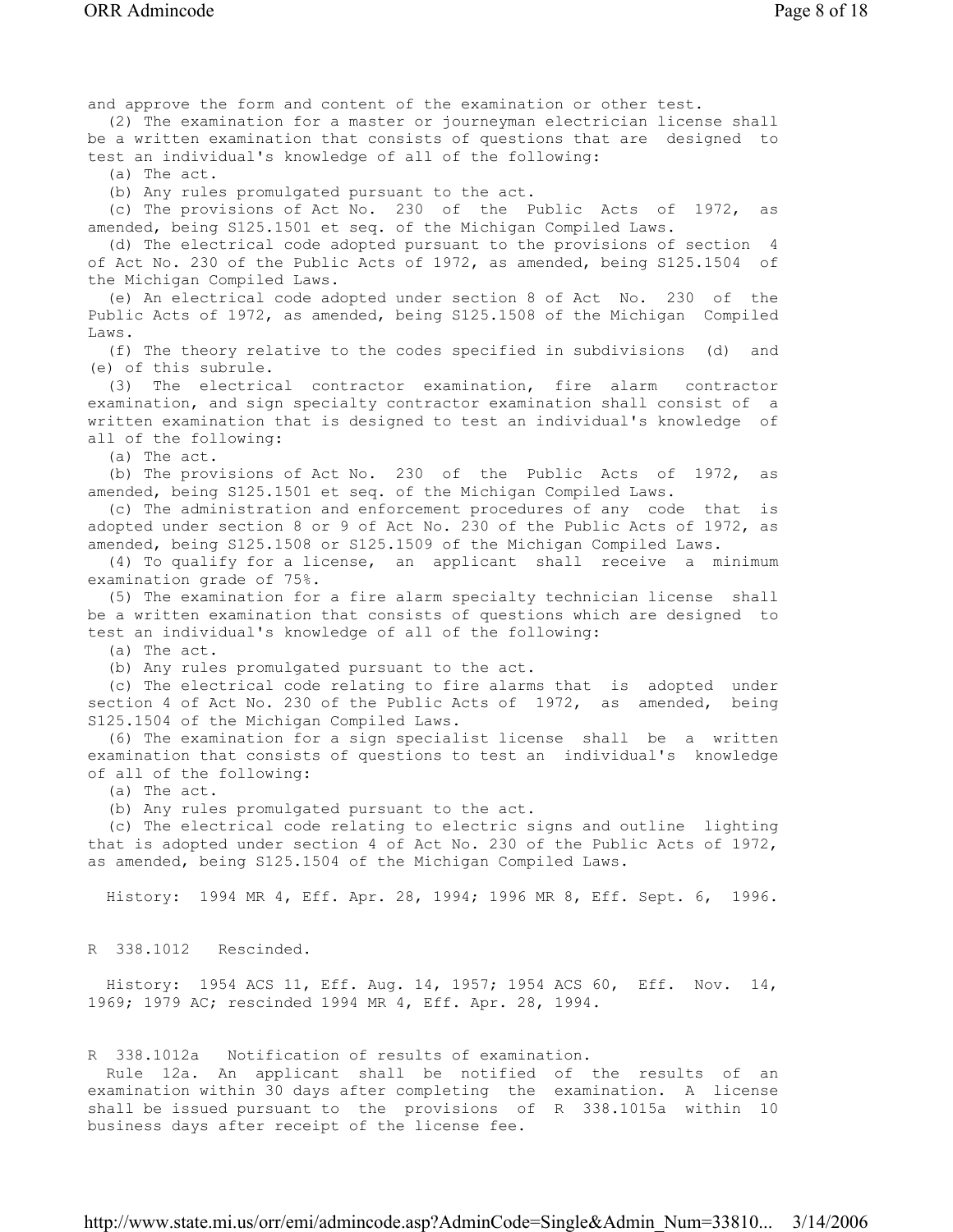History: 1994 MR 4, Eff. Apr. 28, 1994.

R 338.1013 Rescinded.

 History: 1954 ACS 11, Eff. Aug. 14, 1957; 1979 AC; rescinded 1994 MR 4, Eff. Apr. 28, 1994.

R 338.1013a Reexaminations for master and journeyman licenses, fire alarm specialty technician license, or sign specialist license; course approval.

 Rule 13a. (1) The examination fee will be forfeited if an applicant fails to receive a passing grade on an examination for a journeyman or master license, fire alarm specialty technician license, or a sign specialist license.

 (2) If an applicant for a master electrician license or journeyman electrician license fails 2 examinations within 2 years, he or she shall be ineligible to qualify for another examination for 1 year. After 1 year, an applicant may qualify for reexamination by submitting an application for reexamination on a form provided by the department. The application for reexamination shall include documentation of the successful completion of a board-approved course in the provisions of the electrical code, electrical fundamentals, or electrical theory.

 (3) When an applicant for a sign specialist license fails 2 examinations within 2 years, he or she may qualify for reexamination by submitting an application for reexamination on a form provided by the department. The application for reexamination shall include documentation of the successful completion of a board-approved course in the applicable provisions of the electrical code and electrical fundamentals.

(4) All of the following types of courses may be approved:

(a) University, college, and community college courses.

 (b) Home study courses, such as videotapes, audio cassettes, and correspondence courses.

(c) Private contractor technical courses.

 (d) Association programs that are sponsored by professional trade organizations and inspector organizations.

 (e) Training that is sponsored by nationally recognized, model code-promulgating organizations.

The board may approve other educational or training programs which are offered by a provider and which address the categories listed in subrule (2) of this rule.

History: 1994 MR 4, Eff. Apr. 28, 1994; 1996 MR 8, Eff. Sept. 6, 1996.

R 338.1014 Rescinded.

 History: 1954 ACS 11, Eff. Aug. 14, 1957; 1954 ACS 60, Eff. Nov. 14, 1969; 1979 AC; rescinded 1994 MR 4, Eff. Apr. 28, 1994.

R 338.1014a Reexamination for electrical contractor license, fire alarm contractor license, and sign specialty contractor license.

 Rule 14a. An applicant for the electrical contractor, fire alarm contractor, or sign specialty contractor examination who fails to qualify for a license shall reapply for examination, on a form for reexamination provided by the department, and pay the fee prescribed in the act. An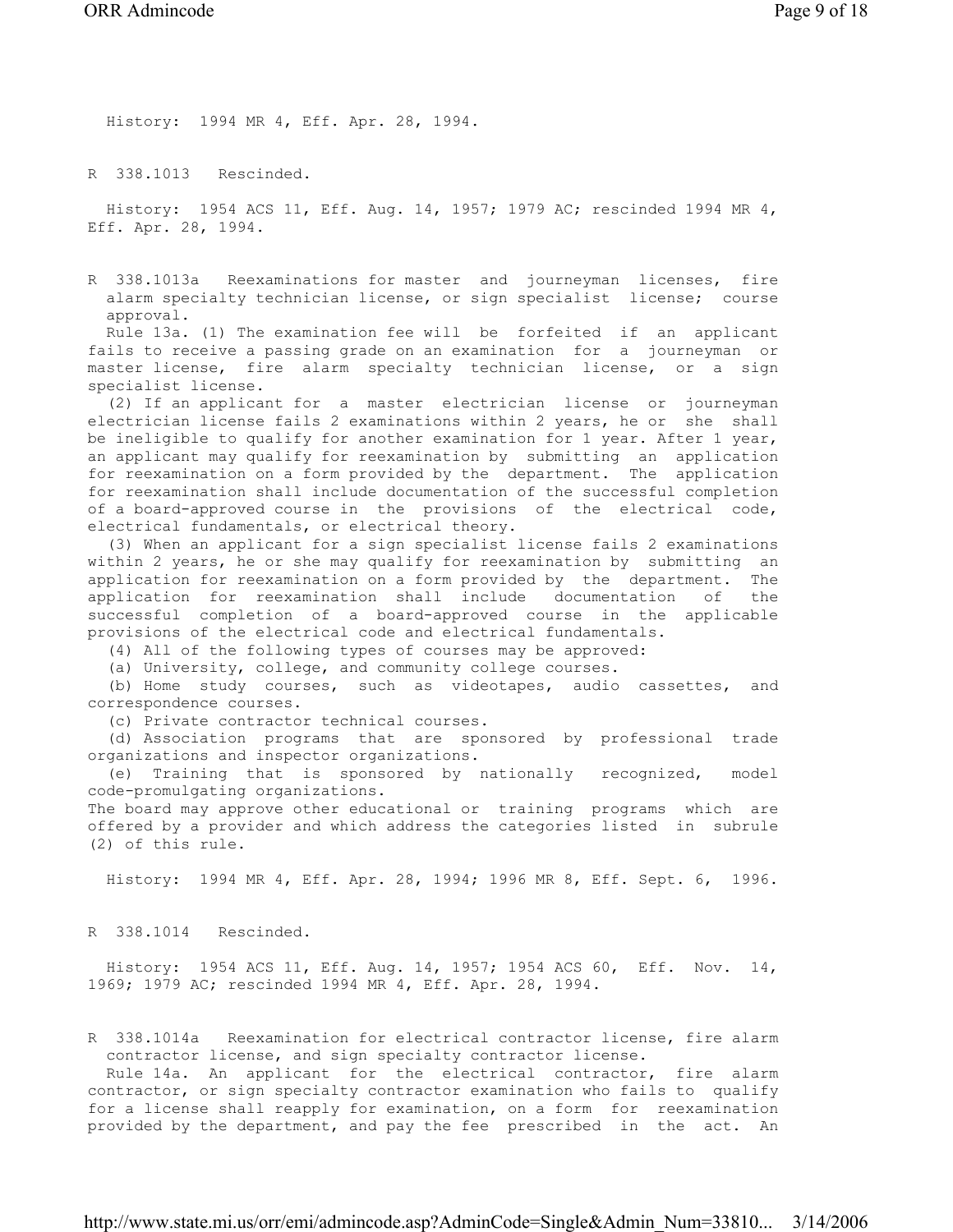applicant for an electrical contractor license may be examined at the next scheduled examination.

History: 1994 MR 4, Eff. Apr. 28, 1994; 1996 MR 8, Eff. Sept. 6, 1996.

R 338.1015 Rescinded.

 History: 1954 ACS 11, Eff. Aug. 14, 1957; 1979 AC; rescinded 1994 MR 4, Eff. Apr. 28, 1994.

R 338.1015a Licenses; issuance.

 Rule 15a. (1) The department shall issue a license only after an applicant has successfully completed all of the requirements of the act and these rules, including receiving the minimum passing grade prescribed in R 338.1011a, and has paid the license fee prescribed in the act.

 (2) An applicant who qualifies for an electrical contractor license and who holds a master electrician license shall be issued a license upon completion of a form provided by the department.

 (3) An applicant for an electrical contractor license who employs a master electrician to supervise all electrical installations in order to qualify for a contractor license shall furnish a notarized statement from the master electrician that certifies all of the following with respect to the master electrician:

(a) Residence in this state.

(b) Full-time employment by the contractor.

 (c) He or she does not represent any other person, firm, or corporation as its master electrician.

 (d) He or she does not represent any other person, firm, or corporation as the licensee in a business or industrial setting through an affidavit that is signed by the employer and the licensee as referenced in R 338.1039a.

 (4) If a master electrician ceases to represent an electrical contractor, the contractor shall have 30 days in which to designate an employee or officer who is a licensed master electrician to qualify for the contractor license. After the 30-day period, the contractor license is not valid and shall be renewed in accordance with the requirements of these rules. Both the electrical contractor and the master electrician who is employed by the electrical contractor shall notify the board within 10 business days of any changes in the employment status of the master electrician.

 (5) Before an electrical contractor license is issued, an applicant shall also pay the amount required under Act No. 497 of the Public Acts of 1980, as amended, being S570.1101 et seq. of the Michigan Compiled Laws, which amount shall be paid to the department of commerce for deposit into the homeowner construction lien fund.

 (6) An applicant who qualifies for a fire alarm contractor license and who holds a fire alarm specialty technician license shall be issued a license upon completion of a form provided by the department.

 (7) An applicant for a fire alarm contractor license who employs a fire alarm specialty technician to supervise all installations of fire alarm system wiring and equipment shall furnish a notarized statement from the fire alarm specialty technician that certifies all of the following with respect to the fire alarm specialty technician:

(a) Residence in this state.

(b) Full-time employment by the contractor.

 (c) He or she does not represent any other person, firm, or corporation as its fire alarm specialty technician.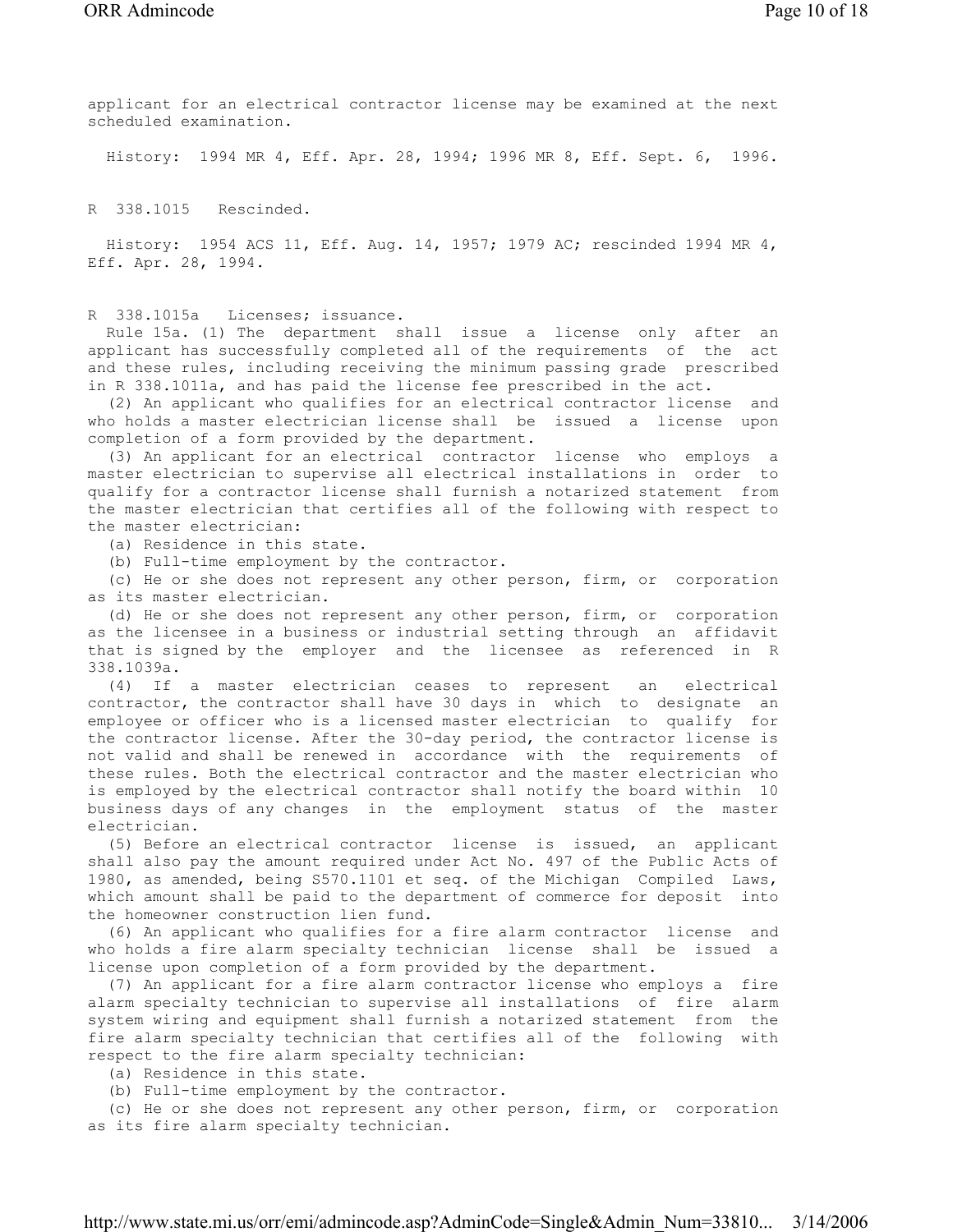(8) If a fire alarm specialty technician ceases to represent a fire alarm contractor, the contractor shall have 30 days in which to designate an employee or officer who is a licensed fire alarm specialty technician to qualify for the contractor license. After the 30-day period, the contractor license is not valid and shall be renewed in accordance with the requirements of these rules. Both the fire alarm contractor and the fire alarm specialty technician who is employed by the fire alarm contractor shall notify the board within 10 business days of any changes in the employment status of the fire alarm specialty technician.

 (9) Before a fire alarm contractor license is issued, an applicant shall also pay the amount required under Act No. 497 of the Public Acts of 1980, as amended, being S570.1101 et seq. of the Michigan Compiled Laws, which amount shall be paid to the department of commerce for deposit into the homeowner construction lien fund.

 (10) An applicant who qualified for a sign specialty contractor license and who holds a sign specialist license shall be issued a license upon completion of a form provided by the department.

 (11) An applicant for a sign specialty contractor license who employs a sign specialist to supervise all installations, maintenance, connections, and repair of electric signs and related wiring shall furnish a notarized statement from the sign specialist that certifies all of the following with respect to the sign specialist:

(a) Residence in this state.

(b) Full-time employment by the contractor.

 (c) He or she does not represent any other person, firm, or corporation as its sign specialist.

 (12) If a sign specialist ceases to represent a sign contractor, the contractor shall have 30 days in which to designate an employee or officer who is a licensed sign specialist to qualify for the contractor license. After the 30-day period, the contractor license is not valid and shall be renewed in accordance with the requirements of these rules. Both the sign contractor and the sign specialist who is employed by the sign contractor shall notify the board within 10 business days of any changes in the employment status of the sign specialist.

 (13) Before a sign specialty contractor license is issued, an applicant shall provide evidence of public liability insurance, which shall not be less than \$1,000,000.00 of coverage.

 (14) A license shall expire on December 31 of each year and shall be renewed as prescribed in R 338.1016a.

History: 1994 MR 4, Eff. Apr. 28, 1994; 1996 MR 8, Eff. Sept. 6, 1996.

R 338.1016 Rescinded.

 History: 1954 ACS 11, Eff. Aug. 14, 1957; 1954 ACS 60, Eff. Nov. 14, 1969; 1979 AC; rescinded 1994 MR 4, Eff. Apr. 28, 1994.

R 338.1016a Renewal of licenses.

 Rule 16a. (1) Except as prescribed in subrule (2) of this rule, all licenses shall be renewed by March 1 of each year upon application and payment of the fee prescribed in the act.

 (2) In addition to the requirements specified in subrule (1) of this rule, not later than 12 months after the adoption of the code, an applicant for journeyman or master license renewal shall show evidence of completing an approved course as prescribed in R 338.1017a. A certificate of completion, as prescribed in R 338.1017a(4), shall accompany the application for renewal.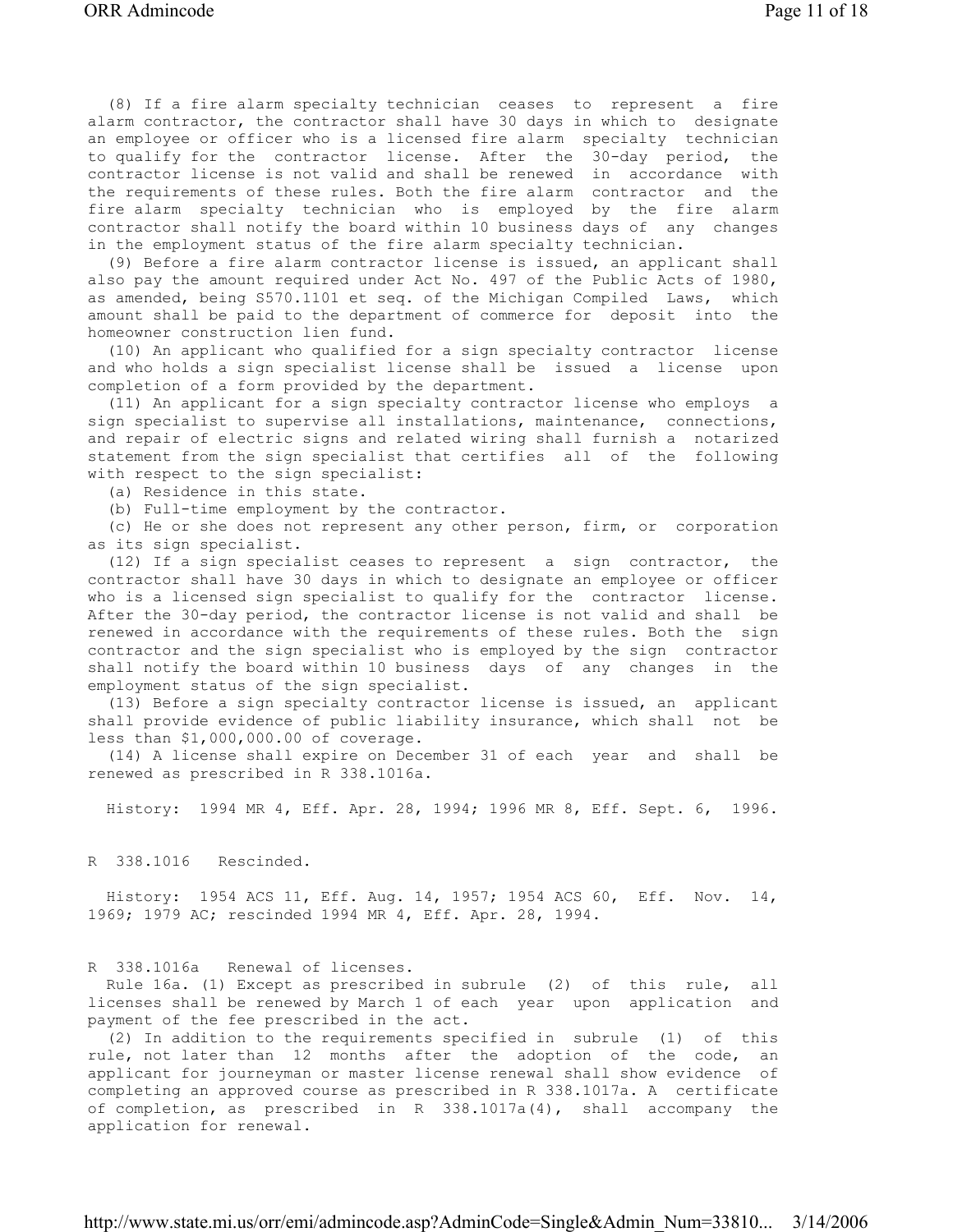(3) An applicant who fails to complete the required course shall not be issued a license. History: 1994 MR 4, Eff. Apr. 28, 1994. R 338.1017 Rescinded. History: 1954 ACS 11, Eff. Aug. 14, 1957; 1954 ACS 60, Eff. Nov. 14, 1969; 1954 ACS 74, Eff. Feb. 27, 1973; 1979 AC; rescinded 1994 MR 4, Eff. Apr. 28, 1994. R 338.1017a Code update courses; instructors; standards. Rule 17a. (1) The board shall approve instructor-provided code update courses that are in compliance with the requirements of the act and these rules. (2) Instructors shall be licensed as master or journeymen electricians or shall be approved by the board. (3) A course for master and journeyman electricians shall consist of not less than 15 contact hours of instruction in changes in the code and basic

code book usage. (4) A course for fire alarm specialty technicians shall consist of not less than 15 hours of instruction in changes in the code relating to fire

 (5) A course for sign specialists shall consist of not less than 8 hours of instruction in changes in the code relating to electric sign wiring and basic code book usage.

 (6) A certificate of completion shall be issued to a person who has successfully completed the code update class with a passing grade and required attendance. The certificate shall contain all of the following information:

(a) A course approval number as granted by the board.

 (b) The name and address of the school, college, organization, company, or person who sponsors or administers the course.

(c) The date the certificate was issued.

(d) The student's name and address.

alarm systems and basic code book usage.

 (e) The instructor's signature certifying that the applicant completed the course as described in subrule (3) of this rule.

History: 1994 MR 4, Eff. Apr. 28, 1994; 1996 MR 8, Eff. Sept. 6, 1996.

R 338.1018 Rescinded.

 History: 1954 ACS 11, Eff. Aug. 14, 1957; rescinded 1954 ACS 60, Eff. Nov. 14, 1969; 1979 AC; rescinded 1994 MR 4, Eff. Apr. 28, 1994.

R 338.1018a Submission process and approval for code update course and instructor.

 Rule 18a. (1) A provider of a code update course shall apply for approval by submitting information on an application provided by the bureau. The information shall be evaluated by the board pursuant to the requirements of R 338.1017a.

(2) An application shall contain all of the following information:

(a) The name and address of the applicant.

 (b) The name of the instructor and his or her license number where applicable.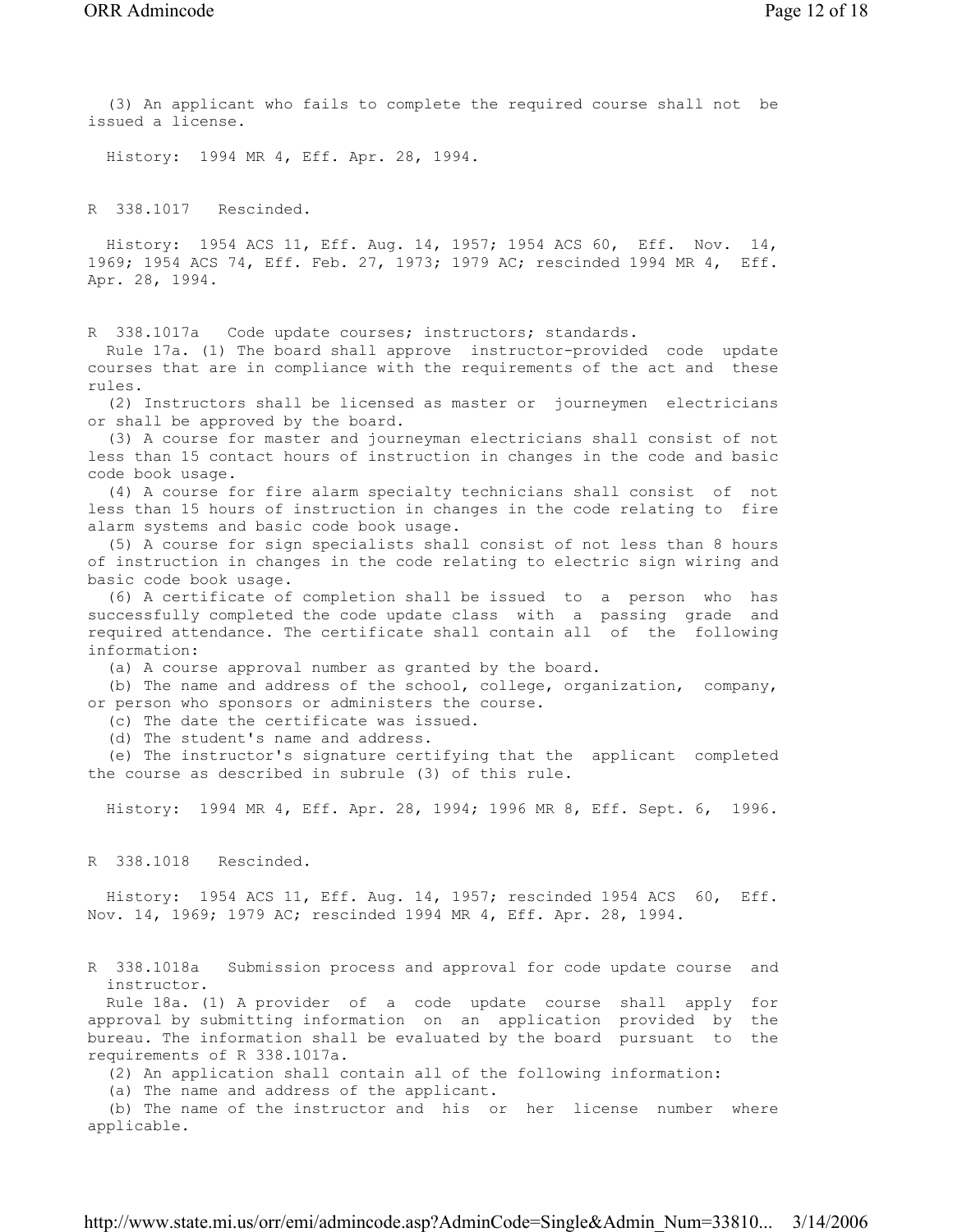(c) A copy of the teaching outline for the program.

 (d) A determination of the number of contact hours that are required to conduct the course.

 (e) A description of the criteria that is used to identify program participants who successfully complete the course.

 (3) Approval of a course shall be evidenced by a course approval report that is prepared by the department and issued to the applicant. The report shall include all of the following information:

(a) The name and address of the applicant.

(b) A course identification number.

(c) The date of approval.

(d) The conditions of approval.

(e) The period of approval.

 (4) A course or an amendment thereto that has been approved shall not be altered without prior authorization by the board. All changes shall be made a part of the written record of approval. The authorization shall be in writing. The board shall be notified immediately of any instructor changes.

 (5) The board may withdraw the approval of a course if the approval was issued in error, if the approval was issued on the basis of incorrect information, or if the course is found to be in violation of these rules. Notice of withdrawal of approval shall be in writing and shall set forth the reason for the withdrawal of approval. An appeal from the withdrawal of approval shall be processed pursuant to the provisions of Act No. 306 of the Public Acts of 1969, as amended, being S24.201 et seq. of the Michigan Compiled Laws.

History: 1994 MR 4, Eff. Apr. 28, 1994.

R 338.1019 Rescinded.

 History: 1954 ACS 11, Eff. Aug. 14, 1957; rescinded 1954 ACS 60, Eff. Nov. 14, 1969; 1979 AC; rescinded 1994 MR 4, Eff. Apr. 28, 1994.

R 338.1020 Rescinded.

 History: 1954 ACS 11, Eff. Aug. 14, 1957; 1979 AC; rescinded 1994 MR 4, Eff. Apr. 28, 1994.

R 338.1021 Rescinded.

 History: 1954 ACS 11, Eff. Aug. 14, 1957; 1954 ACS 60, Eff. Nov. 14, 1969; 1954 ACS 74, Eff. Feb. 27, 1973; 1979 AC; rescinded 1994 MR 4, Eff. Apr. 28, 1994.

R 338.1022 Rescinded.

 History: 1954 ACS 11, Eff. Aug. 14, 1957; 1979 AC; rescinded 1994 MR 4, Eff. Apr. 28, 1994.

R 338.1022a Minor violations and fines. Rule 22a. All of the following violations are minor violations and carry the following prescribed fines: (a) Failure of a contractor to apply for a required permit before

http://www.state.mi.us/orr/emi/admincode.asp?AdminCode=Single&Admin\_Num=33810... 3/14/2006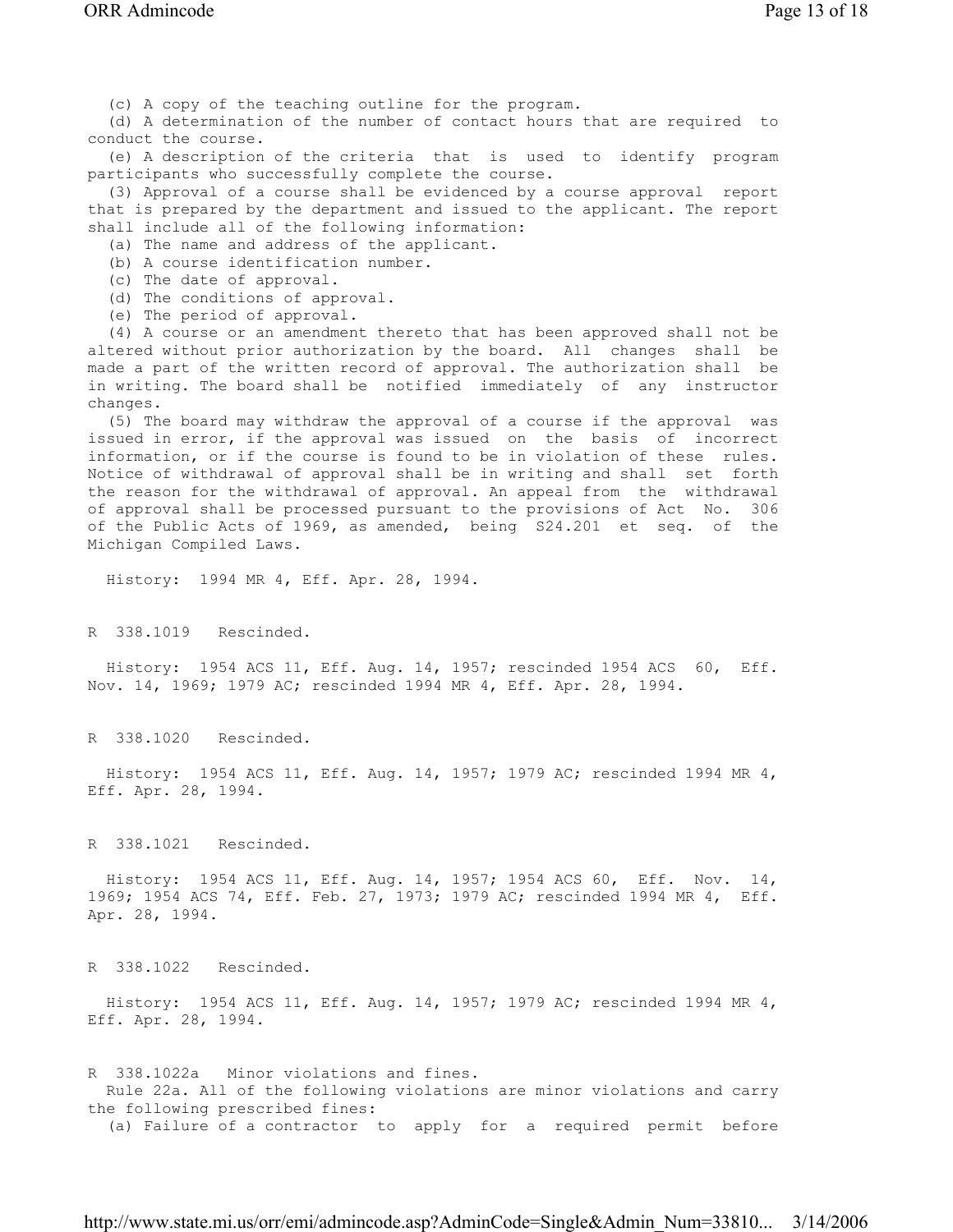commencing electrical work. The fine is \$25.00. If the permit application is not received by the enforcing agency within 8 business days, an additional \$50.00 fine is assessed. Receipt of a permit application is verified by the postmark or date of receipt on the fee. (b) Failure of an apprentice to register with the board as required pursuant to the provisions of section 3e of the act. The fine is \$5.00. An additional fine of \$50.00 shall be assessed if an apprentice fails to register within 15 business days of notification.

 (c) Failure to produce pictured identification and a license or apprentice registration within 1 business day after requested by an inspector of the enforcing agency. The fine is \$25.00. If the identification and the license or apprentice registration specified in this subdivision is not produced, an additional fine of \$75.00 shall be assessed after 3 business days.

 (d) Late renewal of a license or license registration. For late renewals, the fine is \$50.00 for each year that the license or license registration is not renewed up to 3 years. This fine is in addition to the license or registration fee for each year. A license that is not renewed within 3 years shall not be reissued without examination, except upon special approval by the board.

 (e) Employment by an electrical contractor of a person who is in violation of the provisions of subdivision (b) or (c) of this rule. The fine is \$25.00. If the employed person does not register with the board pursuant to the provisions of subdivision (b) of this rule or does not produce pictured identification and a license or apprentice registration pursuant to the provisions of subdivision (c) of this rule, then the employing electrical contractor shall be fined an additional \$75.00. The fine will be imposed 3 days after the time provided in subdivisions (b) and (c) of this rule has expired.

 (f) An enforcing agency shall be allowed to retain a fine imposed by this rule.

History: 1994 MR 4, Eff. Apr. 28, 1994.

R 338.1023 Rescinded.

 History: 1954 ACS 11, Eff. Aug. 14, 1957; 1979 AC; rescinded 1994 MR 4, Eff. Apr. 28, 1994.

R 338.1023a Citation system; appeal process.

 Rule 23a. (1) If, as a result of an inspection or investigation, an enforcing agency finds that a minor violation of the act or these rules has been committed, the representative may issue a citation.

 (2) A citation may be delivered personally to the person who is charged with a violation of the act or these rules or it may be mailed by the enforcing agency to the business or residence address of the person who is charged with the violation.

 (3) A citation shall be written on a form prescribed by the department and shall include all of the following information:

(a) The date and time of the violation.

(b) The name of the person who is charged with the violation.

 (c) The name of the enforcing agency representative who issued the citation.

 (d) A specific reference to the provisions of the act or these rules that were violated.

(e) The amount due from the person who is charged with a violation.

(f) A statement that payment due for the violation shall be paid within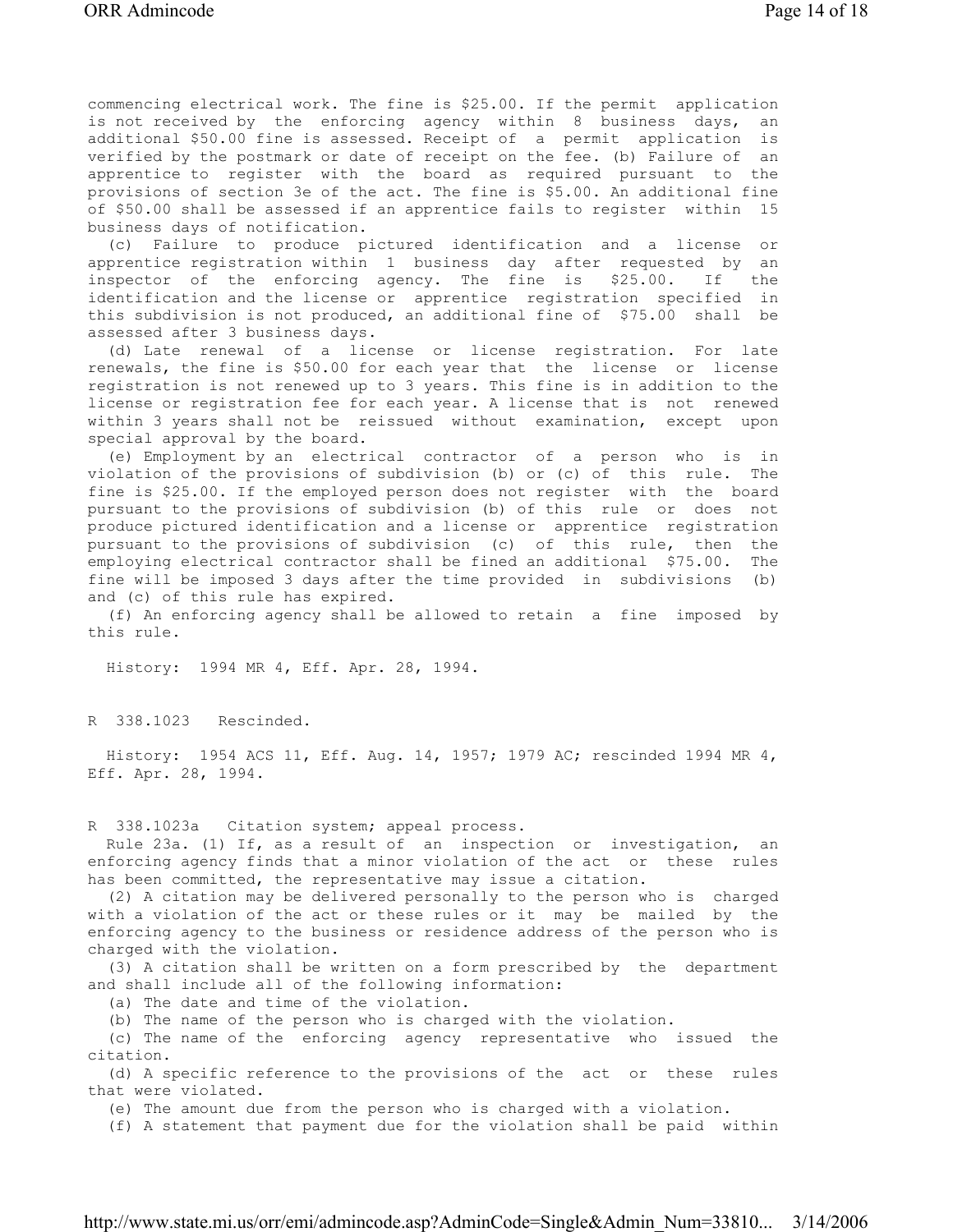10 business days of receipt of the citation.

(g) The address to which payment shall be presented or mailed.

 (h) A statement informing a person who is charged with a minor violation of a right to appeal the violation.

 (4) An appeal shall be made in writing and may be made in any form that is reasonable to inform the department that an appeal is requested.

 (5) An appeal shall be received by the department within 10 business days of receipt of the citation.

 (6) If an appeal is made in a timely manner as set forth in this rule, the amount due for the minor violation appealed shall not be due until such time as the appeal is decided.

 (7) If an appeal is not made within the time constraints of this rule, the right to appeal is waived and a person who is in receipt of a citation shall not have a further right of appeal.

 (8) An appeal shall be noticed for hearing and conducted by the department pursuant to the provisions of Act No. 306 of the Public Acts of 1969, as amended, being S24.201 et seq. of the Michigan Compiled Laws.

 (9) When the board, at the conclusion of an appeal hearing, affirms the citation issued by the department or enforcing agency, a person shall, within 10 business days, pay the amount due.

 (10) When the amount due on a citation is not paid by the time imposed pursuant to the provisions of subrule (3)(f) of this rule and is not appealed, or is not paid by the time prescribed pursuant to the provisions of subrule (9) of this rule, the board shall impose 1 or more of the sanctions listed in section 8e(1) of the act.

 (11) A licensee who requests an appeal shall be permitted to appear before the department representative who is hearing the appeal and shall be given an opportunity to be heard and to present evidence.

 (12) The department or enforcing agency who issued the citation shall appear at the hearing and shall be given an opportunity to be heard and to present evidence.

 (13) The department representative who is hearing the appeal shall make a decision at the conclusion of the hearing, and that decision may be heard on final appeal by the board at the board's discretion.

 (14) When the decision of the department representative affirms the citation, the licensee shall, within 10 business days, pay the amount due or request, in writing, a final appeal before the board.

 (15) When the amount due on a citation is not paid by the time imposed pursuant to the provisions of subrule (3)(f) of this rule and is not appealed, or is not paid by the time prescribed pursuant to the provisions of subrule (14) of this rule, the board shall impose 1 or more of the sanctions listed in section 8e(1) of the act.

History: 1994 MR 4, Eff. Apr. 28, 1994.

R 338.1024 Rescinded.

 History: 1954 ACS 11, Eff. Aug. 14, 1957; 1954 ACS 60, Eff. Nov. 14, 1969; 1954 ACS 74, Eff. Feb. 27, 1973; 1979 AC; rescinded 1994 MR 4, Eff. Apr. 28, 1994.

R 338.1027a Apprentice registration; form; expiration and renewal. Rule 27a. (1) An applicant for apprentice registration shall submit a form provided by the department within 30 days after employment.

 (2) An electrical apprentice registration will expire on August 31 of each year and shall be renewable within 30 days after that date upon payment of the fee prescribed in the act.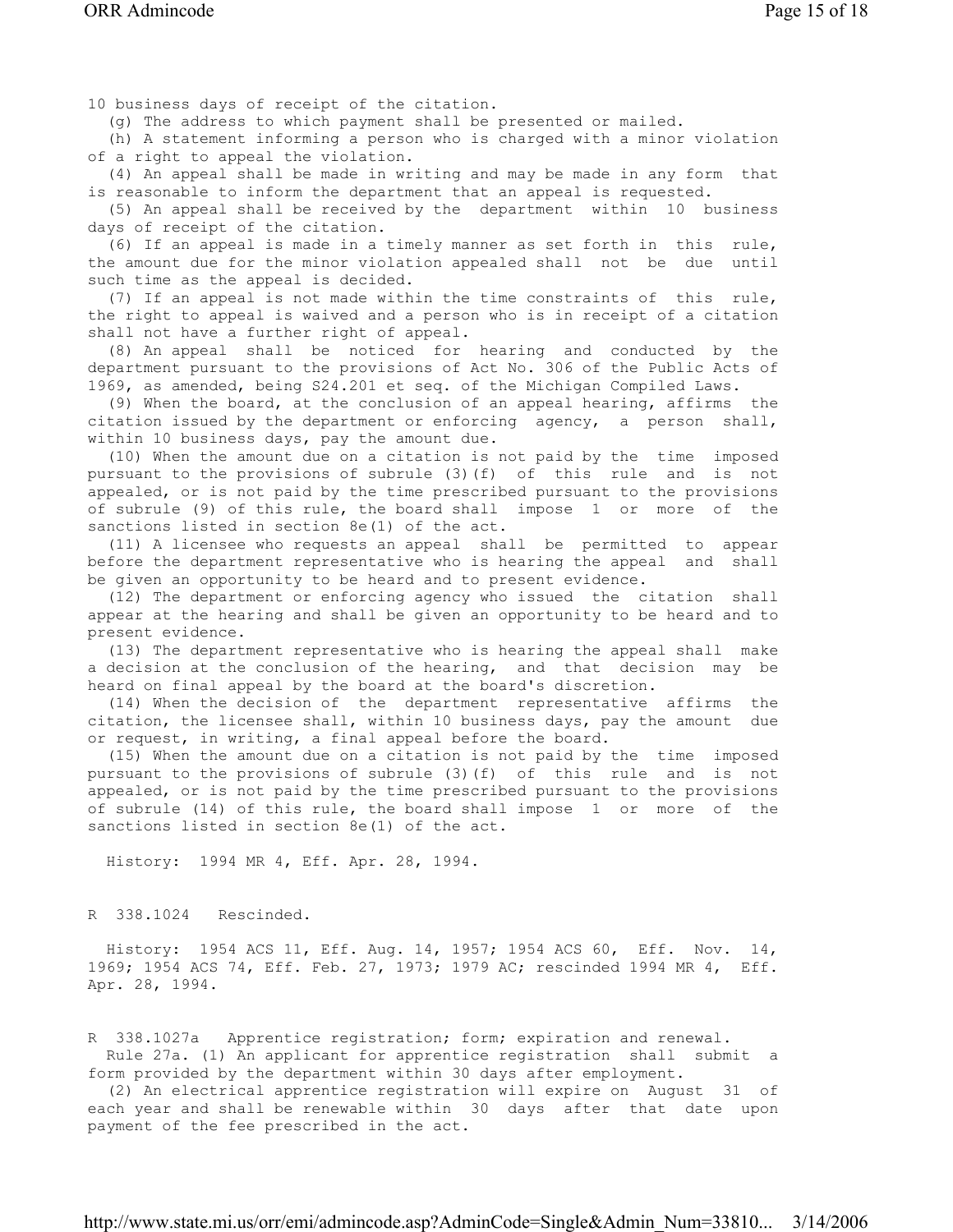(3) A fire alarm apprentice registration will expire on August 31 of each year and shall be renewable within 30 days after that date upon payment of the fee prescribed in the act.

History: 1994 MR 4, Eff. Apr. 28, 1994; 1996 MR 8, Eff. Sept. 6, 1996.

R 338.1031, R 338.1032 Rescinded.

 History: 1954 ACS 11, Eff. Aug. 14, 1957; 1954 ACS 60, Eff. Nov. 14, 1969; 1979 AC; rescinded 1994 MR 4, Eff. Apr. 28, 1994.

R 338.1033 Rescinded.

 History: 1954 ACS 11, Eff. Aug. 14, 1957; 1979 AC; rescinded 1994 MR 4, Eff. Apr. 28, 1994.

R 338.1035a Hearings. Rule 35a. The department may hold hearings pursuant to the provisions of Act No. 306 of the Public Acts of 1969, as amended, being S24.201 et seq. of the Michigan Compiled Laws.

History: 1994 MR 4, Eff. Apr. 28, 1994.

R 338.1037a Sanctions and fines imposed by board.

 Rule 37a. In addition to the sanctions that the board can impose pursuant to the provisions of section 8e(a) to (d) of the act, the board may also impose fines for violations of the act pursuant to the provisions of sections 8e(2) and 10 of the act. Board action shall be preceded by a hearing pursuant to the provisions of Act No. 306 of the Public Acts of 1969, as amended, being S24.201 et seq. of the Michigan Compiled Laws.

History: 1994 MR 4, Eff. Apr. 28, 1994.

R 338.1039a Master electricians; permits; representation; notification of changes in affidavit.

 Rule 39a. (1) If business or industrial procedure requires the regular employment of a person who is licensed pursuant to the provisions of the act, a person, firm, or corporation may employ a licensed master electrician to actively supervise the installation of electrical equipment on the premises owned and occupied by the person, firm, or corporation. The master shall secure all necessary permits. An affidavit form that is furnished by the board shall be signed by both the employer and the licensed master electrician and shall contain all of the following information:

 (a) The name and business address of the person who employs the licensed master electrician.

 (b) The name, address, and current license number of the licensed master electrician.

(c) The license number and name of the licensing authority.

 (d) A statement to the effect that the employer and the licensed master electrician are responsible for exercising the supervision and control of the electrical operations necessary to secure full compliance with the act, these rules, and all other laws and rules related to the installation of electrical equipment in this state.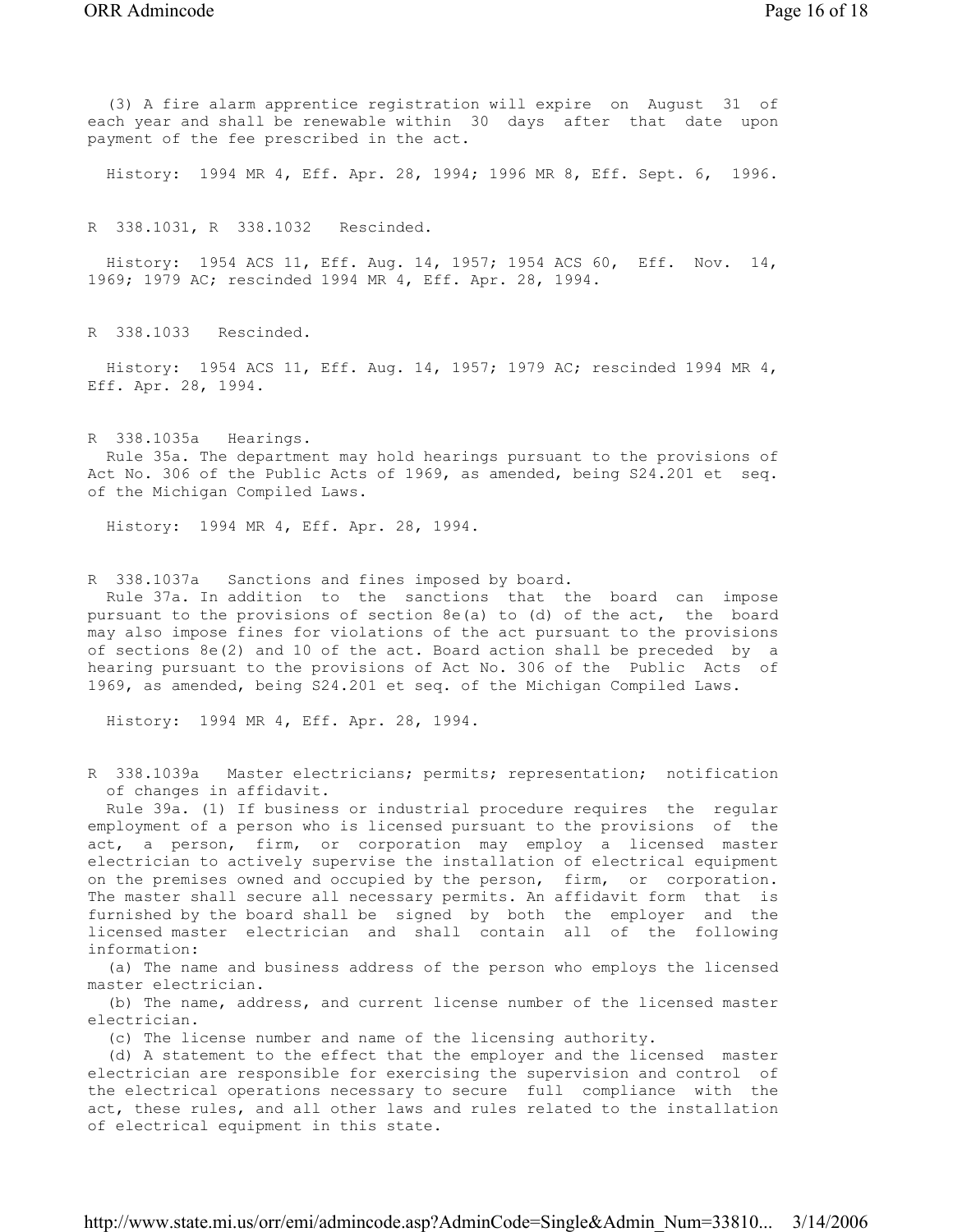(2) A licensed master electrician shall not represent more than 1 person, firm, or corporation as the licensee in a business or industrial setting through an affidavit that is signed by the employer and the licensee.

 (3) A licensed master electrician who is employed in a business or industrial setting and his or her employer shall notify the board immediately of any changes in the written affidavit that is signed between the employer and the licensee.

 (4) The affidavit becomes invalid 30 days after the designated licensed master electrician ceases to be an employee of the person, firm, or corporation.

History: 1994 MR 4, Eff. Apr. 28, 1994.

R 338.1041--R 338.1046 Rescinded.

 History: 1954 ACS 11, Eff. Aug. 14, 1957; 1954 ACS 60, Eff. Nov. 14, 1969; rescinded 1954 ACS 91, Eff. Nov. 12, 1977; 1979 AC; rescinded 1994 MR 4, Eff. Apr. 28, 1994.

R 338.1051--R 338.1063 Rescinded.

 History: 1954 ACS 11, Eff. Aug. 14, 1957; 1954 ACS 43, Eff. Aug. 14, 1965; 1954 ACS 60, Eff. Nov. 14, 1969; rescinded 1954 ACS 91, Eff. Nov. 12, 1977; 1979 AC; rescinded 1994 MR 4, Eff. Apr. 28, 1994.

R 338.1071--R 338.1077 Rescinded.

 History: 1954 ACS 11, Eff. Aug. 14, 1957; 1954 ACS 60, Eff. Nov. 14, 1969; 1954 ACS 74, Eff. Feb. 27, 1973; rescinded 1954 ACS 91, Eff. Nov. 12, 1977; 1979 AC; rescinded 1994 MR 4, Eff. Apr. 28, 1994.

R 338.1081 Rescinded.

 History: 1954 ACS 11, Eff. Aug. 14, 1957; 1954 ACS 60, Eff. Nov. 14, 1969; 1954 ACS 74, Eff. Feb. 27, 1973; 1979 AC; rescinded 1994 MR 4, Eff. Apr. 28, 1994.

R 338.1082, R 338.1083 Rescinded.

 History: 1954 ACS 11, Eff. Aug. 14, 1957; 1954 ACS 60, Eff. Nov. 14, 1969; 1979 AC; rescinded 1994 MR 4, Eff. Apr. 28, 1994.

R 338.1084--R 338.1087 Rescinded.

 History: 1954 ACS 11, Eff. Aug. 14, 1957; 1979 AC; rescinded 1994 MR 4, Eff. Apr. 28, 1994.

R 338.1088 Rescinded.

 History: 1954 ACS 11, Eff. Aug. 14, 1957; 1954 ACS 74, Eff. Feb. 27, 1973; 1979 AC; rescinded 1994 MR 4, Eff. Apr. 28, 1994.

http://www.state.mi.us/orr/emi/admincode.asp?AdminCode=Single&Admin\_Num=33810... 3/14/2006